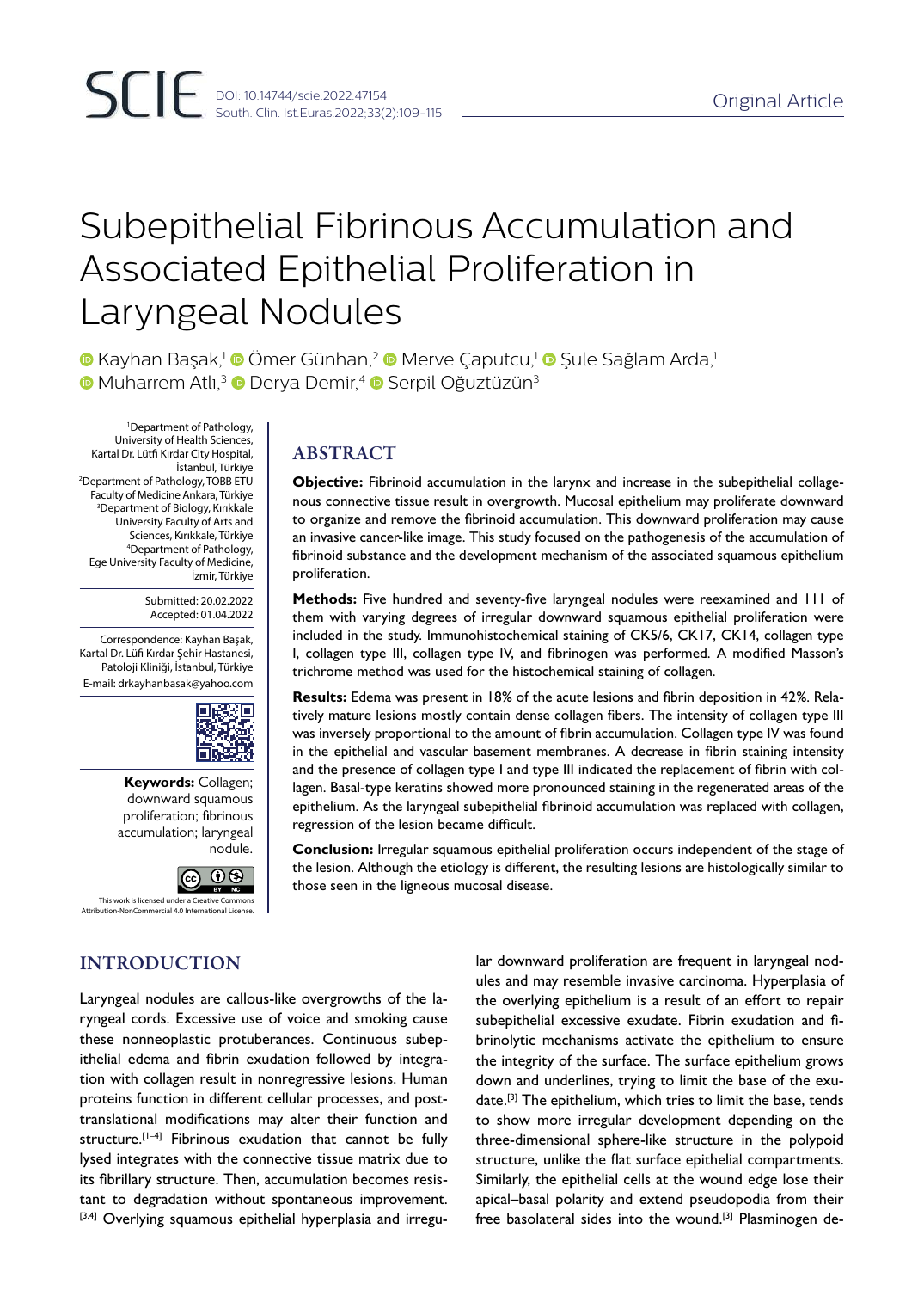ficiency-related ligneous mucosal lesions contain similar fibrinous accumulations under the epithelium due to insufficient fibrinolysis.[1]

This study focused on the distribution of basal cytokeratins of the hyperplastic epithelium and types of collagen fibers to understand the pathogenesis of subepithelial homogenous deposits in the laryngeal nodules. The effect of healing delay due to excessive fibrin exudation and its relationship with irregular proliferation in the surface squamous epithelium was also studied. For this purpose, immunohistochemical staining of basal cytokeratins 5/6, 14, and 17, collagen types I, III, and IV, fibrinogen antibodies, and collagen was used. This study also aimed to draw attention to the irregular proliferation of squamous epithelium that may be confused with cancer in laryngeal nodules, which has not been highlighted before.

#### MATERIALS AND METHODS

All the procedures were approved by the Kartal Dr.Lütfi Kırdar City Hospital Ethics Committee (Project Approval Form Number: 2019/514/162/7). Five hundred and seventy-five laryngeal nodules, diagnosed in the Kartal Dr.Lütfi Kırdar City Hospital Department of Pathology and TOBB ETU Hospital Department of Pathology between 2011 and 2019, were included in the study. In all 575 nodules, age, sex, location of the nodules in the larynx, position of the vocal cord (anterior, middle, or posterior 1/3), and laterality were recorded. In our department, laryngeal benign vocal fold lesions are usually classified in accordance with Rosen's recommendation.<sup>[5]</sup> The presence of kerato-

sis in the squamous epithelium, intraepithelial fibrin accumulation (vesicle formation), basal membrane thickness prominence, nodule type (dominant type and secondary type), presence of ulcer, fibrin deposition in the stroma, downward irregular epithelial proliferation, and presence of dysplasia were evaluated.

Immunohistochemical methods were applied to 111 nodules with varying degrees of irregular downward squamous epithelial proliferation. Immunohistochemical studies were performed using the Ventana BenchMark ULTRA IHC System (Ventana Medical Systems, AZ, USA). Included antibodies were CK5/6 (clone D5&16B4, dilution 1:100, Biocare Medical, CA), CK17 (clone E3, dilution 1:50, Thermo Scientific™, CA), CK14 (clone L002, dilution 1:100, Biocare Medical, CA), collagen type I (Polyclonal, dilution 1:600, Boster Bio, CA), collagen type III (Polyclonal, dilution 1:500, Boster Bio, CA), collagen type IV (clone PHM-12 + CIV 22, dilution 1:100, Thermo Scientific™, CA), fibrinogen (Monoclonal, dilution 1:50, Proteintech, IL). All antibodies were diluted with Ventana Antibody Diluent (251-018, Ventana Medical Systems, AZ, USA). A modified Masson's trichrome method was used for the histochemical staining of collagen (Trichrome Staining Kit-Blue, Roche Tissue Diagnostics, AZ, USA) at the VENTANA BenchMark® Special Stains platform (Ventana Medical Systems, AZ, USA).

### RESULTS

Five hundred and seventy-five nodules were included after examining the reports and sections of the 476 cases in the study. Three hundred and eighty-eight cases were sin-

**Nodule number Degree of downward irregular epithelial proliferation 1 2 3 4 5 Mild Moderate Severe n** Male Median 43.6 41.3 – – – 46.1 45.5 42.4 – Mean 44.2 44.3 – – – 44.5 46.1 41.0 – Min 17.4 17.3 51.2 49.9 51.9 17.3 21.1 21.8 – Max 79.3 72.4 60.6 – – 62.6 79.3 57.5 – Total 277 52 2 1 1 48 49 4 101 Female Median 41 37 50.5 – – 43.0 58.8 – – Mean 42.1 40.4 49 – – 41.6 57.8 – – Min 15.9 22 30.2 – – 21.8 51.6 – – Max 70.1 60.9 64.6 – – 57.5 63.1 – – Total 111 28 4 0 0 7 3 0 10 Total Median 43 40.7 52.6 – – 46.0 46.6 42.4 – Mean 43.6 42.9 51.3 – – 44.1 46.8 41.0 – Min 15.9 17.3 30.2 – – 17.3 21.1 21.8 – Max 79.3 72.4 64.6 – – 62.6 79.3 57.5 – Total 95.2 89.7 94.8 0 0 55 52 4 111

**Table 1.** Age and sex distribution of single and multiple nodules and nodules with irregular downward squamous proliferation according to the degree of proliferation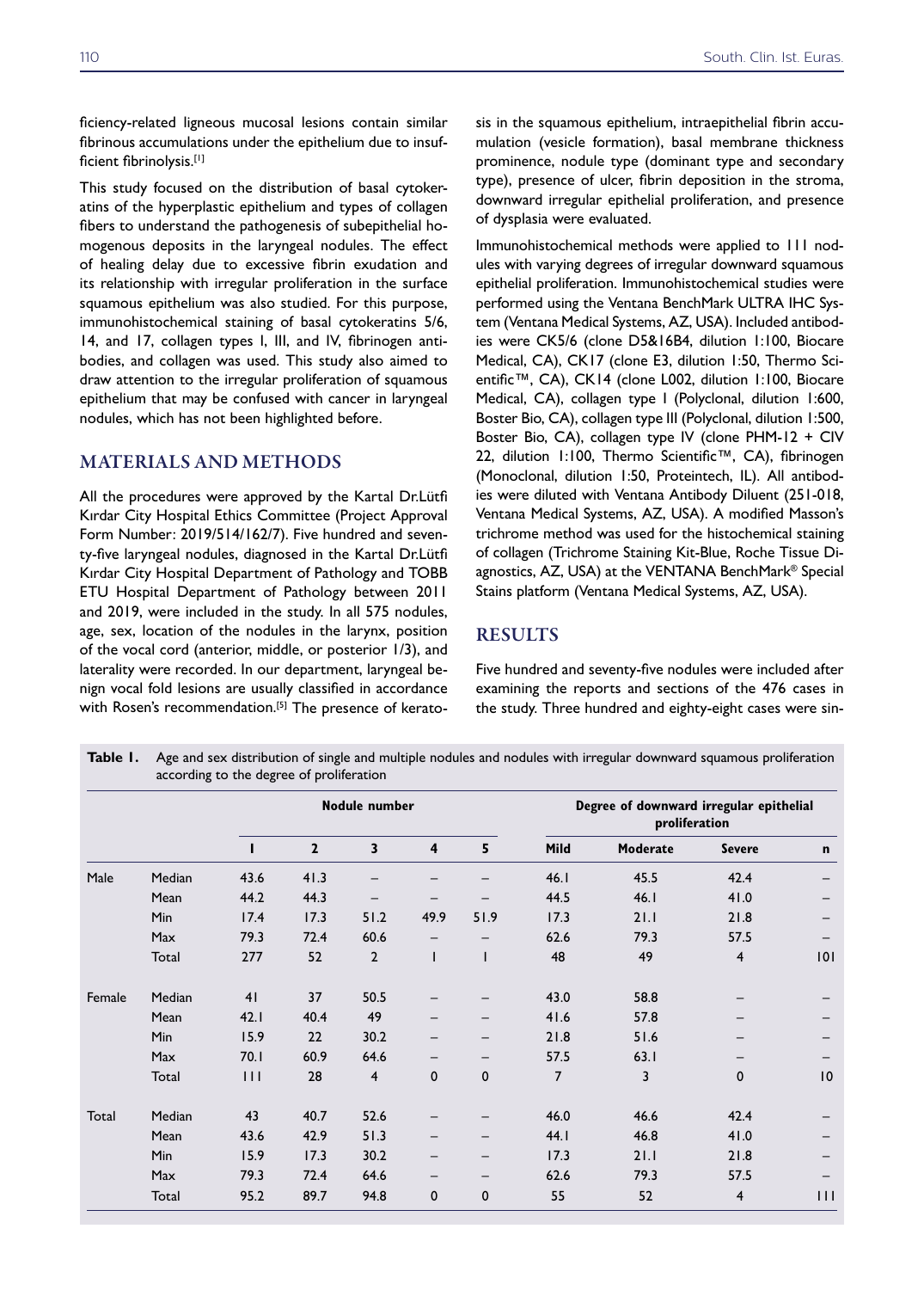gle, and 88 cases had multiple nodules. Eighty cases had 2 nodules, 6 cases had 3 nodules, 1 case had 4 nodules, and 1 case had 5 nodules. One hundred and eleven nodules (23.32%) with irregular downward squamous proliferation were included in the study. Age and sex distributions of single and multiple nodules and nodules with irregular

|                   |                  | M              | F              | <b>Total</b>   |
|-------------------|------------------|----------------|----------------|----------------|
| Keratosis         | No               | 120            | 82             | 202            |
|                   | Yes              | 273            | 104            | 377            |
| Vesicle           | No               | 315            | 175            | 490            |
|                   | Yes              | 78             | $\mathsf{H}$   | 89             |
| Basal lamina      | No               | 203            | 79             | 282            |
|                   | Yes              | 190            | 107            | 297            |
| Type primary      | Edematous        | 52             | 50             | 102            |
|                   | Vascular         | 62             | П              | 73             |
|                   | Myxoid           | 132            | 88             | 220            |
|                   | Hemorrhagic      | 36             | 8              | 44             |
|                   | Hyalinized       | 100            | 28             | 128            |
|                   | Fibrous          | П              | ı              | 12             |
| Type secondary    | Edematous        | ı              | ı              | $\overline{2}$ |
|                   | Vascular         | 95             | 45             | 140            |
|                   | Myxoid           | 5              | 3              | 8              |
|                   | Hemorrhagic      | 45             | 12             | 57             |
|                   | Hyalinized       | 62             | 8              | 70             |
|                   | Fibrous          | 6              | I              | $\overline{7}$ |
| Inflammation      | None             | 254            | 152            | 406            |
|                   | Mild             | 127            | 30             | 157            |
|                   | Moderate         | 10             | 4              | 4              |
|                   | Severe           | $\overline{2}$ | 0              | $\mathbf{2}$   |
| Ulceration        | No               | 36 I           | 180            | 541            |
|                   | Yes              | 32             | 6              | 38             |
| Fibrin deposition | None             | 196            | 135            | 331            |
|                   | Mild             | 66             | 27             | 93             |
|                   | Moderate         | 93             | 19             | 112            |
|                   | Severe           | 38             | 5              | 43             |
| Downward          | None             | 264            | 6              | 425            |
| squamous          | Mild             | 73             | 20             | 93             |
| proliferation     | Moderate         | 52             | 5              | 57             |
|                   | Severe           | $\overline{4}$ | 0              | $\overline{4}$ |
| Laterality        | Right            | 185            | 86             | 271            |
|                   | Left             | 157            | 77             | 234            |
|                   | Bilateral        | $\mathbf 2$    | $\mathbf 2$    | $\overline{4}$ |
| Localization      | Vocal cord       | 359            | 173            | 532            |
|                   | False cord       | 6              | I              | 7              |
|                   | Anterior         | 7              | 0              | $\overline{7}$ |
|                   | commissure       |                |                |                |
|                   | Epiglottis       | ı              | 0              | L              |
| Sublocalization   | 1/3 Front        | 136            | 71             | 207            |
| in vocal cord     | 1/3 Middle       | 26             | 12             | 38             |
|                   | 1/3 Back         | L              | $\overline{2}$ | 3              |
|                   | 1/3 front-middle | $ 2\rangle$    | 8              | 20             |
|                   | junction         |                |                |                |

downward squamous proliferation are presented in Table 1. It is noteworthy that male cases showing irregular squamous epithelial proliferation were ten times more than female cases, and the average age of males was higher than that of females. Localization of the nodules in the larynx, position of the vocal cord, laterality, presence of keratosis in the squamous epithelium, intraepithelial fibrin accumulation, basal membrane thickness, nodule type (dominant type and secondary type), presence of ulcer, fibrin deposition in the stroma, and downward irregular epithelial proliferation distribution of nodules are given in Table 2.

The nodules showed two phenotypes according to the maturation stages of the lesions although there was no definite limit. More acute lesions with ulceration and surface-active fibrin outflow (Fig. 1a and 1f) and lesions that are more mature were stained with modified Masson's trichrome stain (Fig. 2a and 2b). While red staining was evident in acute lesions due to the predominant fibrin with TCS (Fig. 2d), it was observed that blue-stained collagen was formed in older lesions (Fig. 2b) or more mature areas of nodules. In some nodules, acute and more mature stages were observed together (Fig. 2c and 2d). Some parts of the nodule stroma were rich in fibrin, which was an early-stage finding, and they were stained red with TCS (Fig. 2d left), while the other part of the nodule was more mature and stained in blue with TCS (Fig. 2d right).

When fibrin immunohistochemistry was evaluated together with TCS and collagen immunohistochemical staining, it showed that accumulation still preserved the fibrin feature in a majority of cases (Fig. 1f). However, focal staining reduction, together with collagen type I and type III, were a finding that supported the replacement of fibrin with collagen. In this respect, in patients with collagen type III in the subepithelial area, the amount of fibrinogen and TCS was inversely proportional (Fig. 3a–3e). Similarly, collagen type I spread mostly in the subepithelial area (Fig. 3d). As expected, collagen type IV (Fig. 1i) was found in epithelial and vascular basement membranes. Apart from normal staining in basement membranes, staining in favor of accumulation was not observed with collagen type IV. Collagen type I and collagen type III were important components in the study, as fibrin was organized, it was replaced by newly formed collagen with its fibrillar structure. This showed that the lesion became mature in time and regression should not be expected (Fig. 2b). Collagen type I was more mature collagen, and as expected, it was a normal finding that the basal layer was located in the subepithelial area. Extending into subepithelial accumulation (Fig. 3d) was also a finding indicating that the lesion was mature and regression should not be expected.

Basal-type keratins showed more pronounced staining in the regenerated area as expected (Fig. 1b–1d). It supported the presence of collagen with TCS around the uneven downwardly proliferated epithelial groups (Fig. 2b and 2d). In these areas, collagen type I expression was almost nonexistent. These regions usually contain fibrinoid material accumulation and stromal cell density is also low.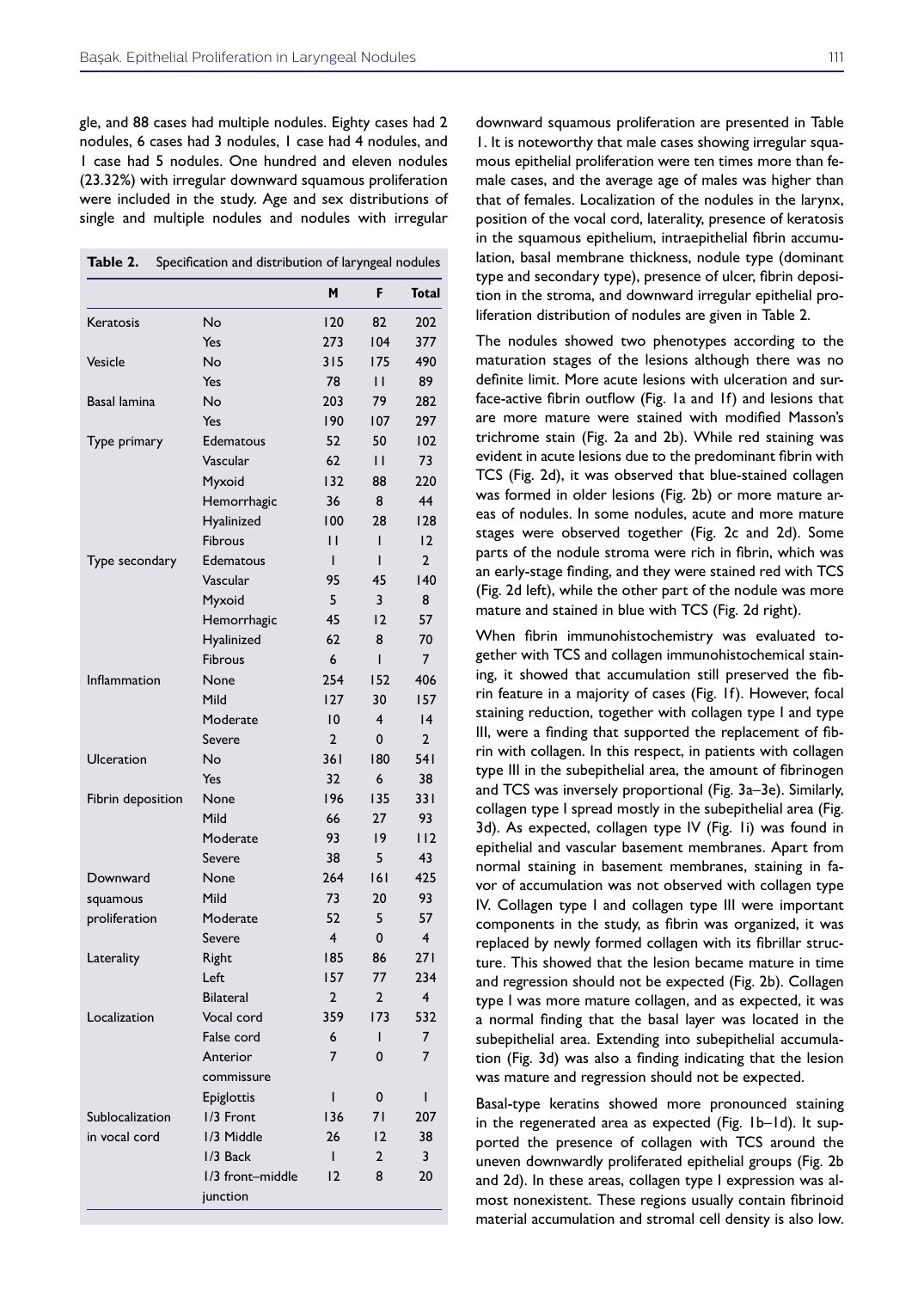

**Figure 1. (a)** Irregular proliferation, keratosis, intraepithelial, and stromal fibrin accumulation in the squamous epithelium on the larynx nodule and stromal edema (hematoxylin and eosin). **(b–d)** Immunohistochemical staining of CK5/6, CK14, and CK17. **(e)** Trichrome stain. **(f)** Dense fibrin accumulation in the stroma and the surface epithelium. **(g)** Collagen type I and **(h)** collagen type III do not have significant staining. **(i)** Staining vascular basal membrane with collagen type IV (magnification of all sections 200×).



**Figure 2. (a)** More mature nodules have more coarse collagen bundles stained with hematoxylin and eosin (H&E) stain (400×) and **(b)** blue with trichrome stain (TCS) (400×). **(c)** Prominent downward irregular squamous epithelial proliferation (H&E, 100×). **(d)** More acute, less mature left side of nodule stained red with TCS, and blue on the right shows a more maturated region of the same nodule (100×).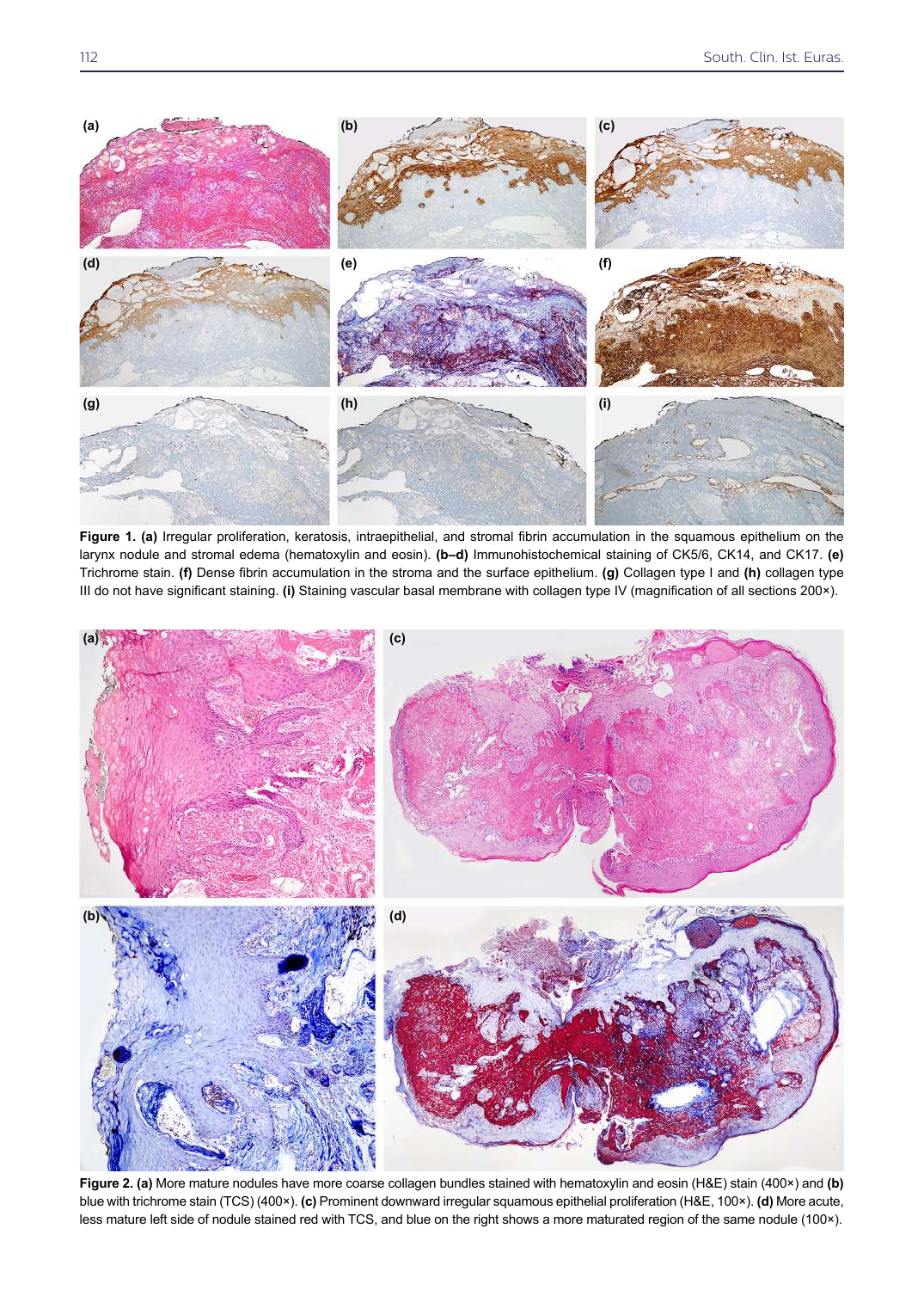

**Figure 3. (a)** Focal downward irregular squamous epithelial proliferation (H&E). **(b)** Blue staining of collagen in the stroma of the mature type nodule (TCS). **(c)** Fibrin is more pronounced in areas other than epithelial proliferation (fibrinogen). **(d)** Collagen type I and **(e)** collagen type III are a finding that supports the replacement of fibrin with collagen (100×).

In areas where the surface squamous epithelium was hyperplastic, it showed keratosis, and the basal membrane was thick in hematoxylin and eosin staining, subepithelial, and the collagen type I expression was evident, especially in the basal membrane and near the epithelial zone. No staining was observed around the downward irregular proliferated squamous epithelium with collagen type IV and weak expression was observed in the epithelial basement membrane (Fig. 1i).

#### DISCUSSION

Larynx nodules and polyps are frequent, similar lesions, and generally are distinguished by their size. Although the polyp stroma is more loose and edematous, the histological distinction is not always possible. Microtraumas in the pathogenesis of larynx nodules damage the squamous epithelium and its basement membrane. Surgical excisions are applied to the lesions that do not regress after medical procedures such as voice therapy.

In early-stage lesions, ulceration, regenerative epithelial changes, subepithelial fibrin extravasation, tissue edema, and bleeding are evident. In the late-stage or mature lesions, subepithelial fibrin accumulation contains fibroblasts and incorporates with surrounding connective tissues. The overlying mucosal epithelium is continuous and thin. While the early lesions are rich in fibrin and edematous, the latestage lesions contain more collagen. Subepithelial accumulation of the fibrinoid material is associated with proliferative epithelial changes seen in both early and more mature lesions. The impairment of the basement membrane integrity of the surface epithelium may cause accumulation of the fibrin-rich exudate within the lamina propria. The breached stromal collagens results in the presence of a temporary matrix containing the fibrinogen.[1,3,4] Collagen type III is distributed throughout the whole lamina propria and does not form distinct fibrous structures and are not organized in a specific direction in normal vocal cords.<sup>[6]</sup> It does not show a distinct pattern similarly in vocal nodules, which supports the disruption of the laminar structure of the vocal cord lamina propria.

Collagen type I was found just beneath the basal membrane, in the deep layer of the lamina propria and the anterior and posterior maculae flavae.[7] Collagen type IV was present in the epithelial and endothelial basal membrane.[8] Collagen type III fibers were wavy, as previously observed in the vocal folds. Collagen type I fibers were thinner than type III fibers. These results suggest that collagen type III fibers help maintain the lamina propria structure and that type I collagen fibers provide the tensile strength required around the basal membrane and vocal ligament to maintain the vocal fold shape while withstanding vibratory forces.<sup>[6]</sup> Considering that vocal nodules occur predominantly with changes in the vocal cord lamina propria, it was demonstrated that there was no significant change in collagen types I, III, and IV in vocal nodules, which are the components that make up the normal vocal cord structure.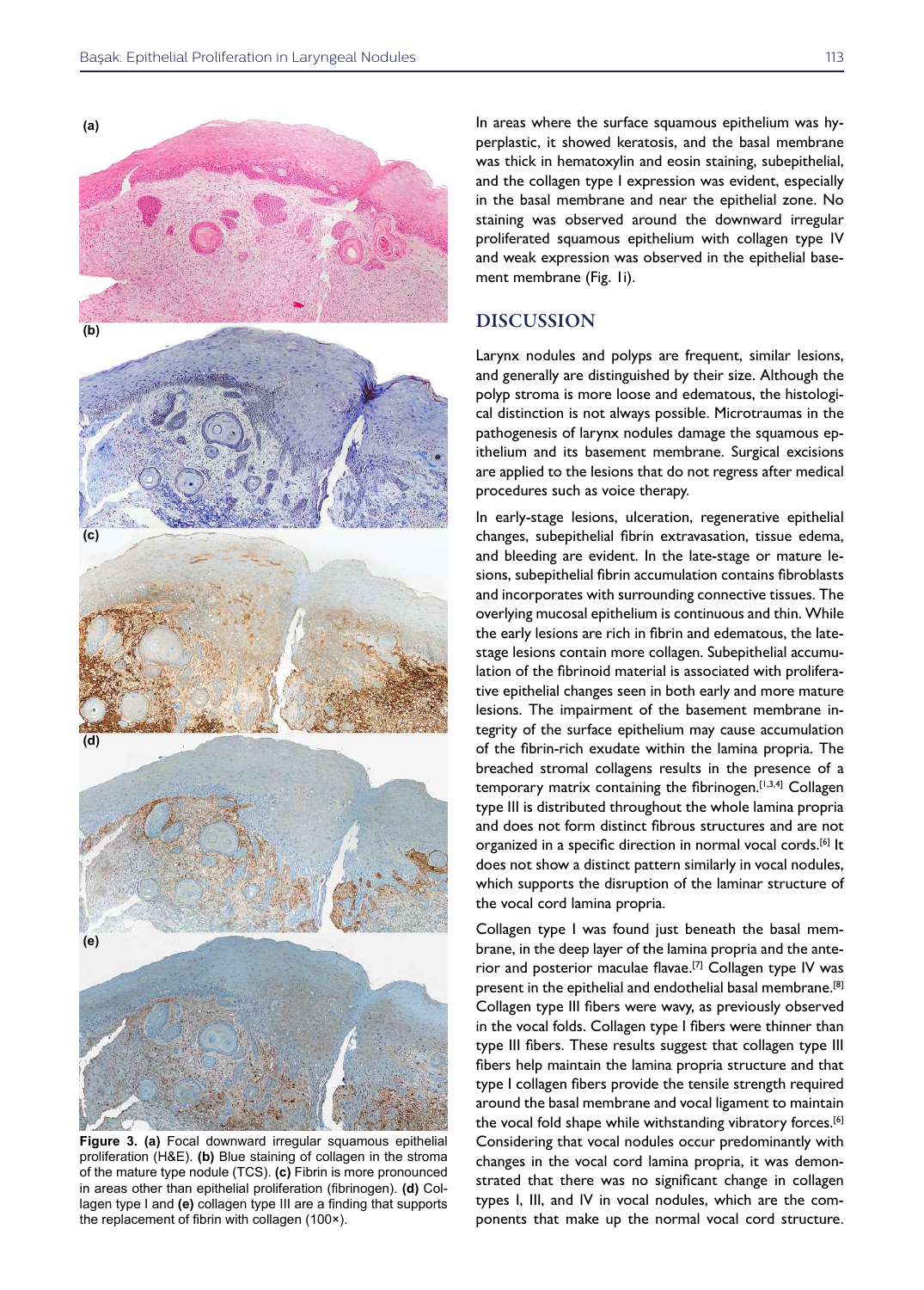In the development of nodules, fibrin is the main material causing the formation of a bulge. Unresolved excessive and continuous fibrin deposition becomes permanent. It may also develop as a result of local fibrinolysis defect and the results of red staining with TCS support this. Tateya et al.<sup>[9]</sup> described that healing was slow and extended up to 2 months in the rat vocal cord. In our cases where the basement membrane was thick and protected, endophytic squamous proliferation forms wide anastomosing cords. An increase in the collagen type III related to the age and maturation of the nodule causes it difficult to regression. The squamous epithelium on the edge of the wound not only tries to cover the wound surface but also tries to separate the layer covering the surface from the living tissue.

Fibrinogen-rich clot covers the ulcerated skin of the body and forms a hard dry crust.[10-12] The dry crust is not seen in humid mucosal ulcerations. The epithelium at the edge of the defect would proliferate irregularly into the superficial fibrinoid mass and tries to limit the base. As re-epithelization progresses, basement membrane proteins reappear regularly from the edge of the wound.<sup>[10]</sup> Excessive fibrin accumulation in the lamina propria may also occur without an ulcerated surface epithelium (Fig. 2c). Epithelial proliferation starts with the contact of the epithelium with fibrin, regardless of the size of the lesion. Especially the loss of staining with collagen type IV in these areas indicates a lack of epithelial basal membrane. The epithelium comes into direct contact with the fibrinoid material and the proliferation mechanism is stimulated to exclude the fibrinoid substance and restore the epithelial barrier.[11] Then, squamous cells return to their normal phenotypes and once again firmly attach to the established basement membrane.[3] The fibrinoid accumulation due to the fibrin lysis defect in the ligneous mucosal diseases also causes apoptosis of epithelial cells and participates in the subepithelial accumulation.<sup>[2]</sup> This etiology does not apply to vocal nodules without fibrin lysis defect. Re-epithelialization of keratinocytes at the edge of the wound is stimulated and promotes migration and proliferation into the fibrin-rich matrix with cytokines.[13] We observed that the squamous epithelium in direct contact with fibrin shows more prominent irregular downward proliferation. Collagen replaces the unremoved excessive fibrin exudation over time. At the stage of the organization, the epithelium also tries to exclude and expel the fibrin by showing hyperplasia. All stages in the process of larynx nodules are quite similar to the ligneous mucosal disease. The ligneous mucosal disease may involve many places, especially the eyelids and mouth. Whereas laryngeal nodules are localized, nonsystemic lesions that exhibit chronic and excessive fibrin extravasation and cannot be lysed or regressed.

### **CONCLUSION**

The accumulations in the ligneous mucosal disorder result from an abnormal healing process and are formed as a combination of organized fibrinogen, epithelial fragments, and connective tissue matrix. Our findings show that the

pathogenesis of subepithelial deposits seen in the laryngeal nodule is similar to the ligneous mucosal disease. However, etiologically they are different lesions. Irregular epithelial proliferation toward the fibrinoid material is one of the main histological findings in both lesions. It is essential to clarify the etiology and pathogenesis of the lesion before deciding whether an epithelial proliferation is neoplastic.

#### Ethics Committee Approval

This study approved by the İstanbul Kartal Dr. Lütfi Kırdar City Hospital Clinical Research Ethics Committee (Date: 25.09.2019, Decision No: 2019/514/162/7).

Informed Consent

Retrospective study.

Peer-review

Internally peer-reviewed.

Authorship Contributions

Concept: K.B., Ö.G.; Design: K.B.; Supervision: Ö.G., D.D.; Fundings: K.B., M.A., S.O.; Materials: K.B., Ö.G., M.Ç., Ş.S.A.; Data: K.B., Ö.G., M.Ç., Ş.S.A., M.A., S.O.; Analysis: K.B., Ö.G., D.D.; Literature search: K.B., Ö.G., D.D., M.Ç., Ş.S.A., M.A., S.O.; Writing: K.B., Ö.G.; Critical revision: K.B., Ö.G.

#### Conflict of Interest

None declared.

#### REFERENCES

- 1. Günhan Ö, Avci A, Dereci Ö, Akgün S, Celasun B. Extensive fibrin accumulation and accompanying epithelial changes in the pathogenesis of ligneous mucosal disease (ligneous periodontitis). Am J Dermatopathol 2012;34:35–40. [\[CrossRef \]](https://doi.org/10.1097/DAD.0b013e3182169507)
- 2. Günhan O, Celasun B, Perrini F, Covani U, Perrini N, Ozdemir A, et al. Generalized gingival enlargement due to accumulation of amyloidlike material. J Oral Pathol Med 1994;23:423–[8. \[CrossRef \]](https://doi.org/10.1111/j.1600-0714.1994.tb00089.x)
- 3. Clark RA. Fibrin and Wound Healing. Ann N Y Acad Sci 2001;936:355–67[. \[CrossRef \]](https://doi.org/10.1111/j.1749-6632.2001.tb03522.x)
- 4. Odland G, Ross R. Human wound repair. I. Epidermal regeneration. J Cell Biol 1968;39:135–5[1. \[CrossRef \]](https://doi.org/10.1083/jcb.39.1.135)
- 5. Rosen CA, Gartner-Schmidt J, Hathaway B, Simpson CB, Postma GN, Courey M, et al. A nomenclature paradigm for benign midmembranous vocal fold lesions. Laryngoscope 2012;122:1335–41.
- 6. Tateya T, Tateya I, Bless DM. Collagen subtypes in human vocal folds. Ann Otol Rhinol Laryngol 2006;115:469–76[. \[CrossRef \]](https://doi.org/10.1177/000348940611500612)
- 7. Madruga de Melo EC, Lemos M, Aragão Ximenes Filho J, Sennes LU, Nascimento Saldiva PH, Tsuji DH. Distribution of collagen in the lamina propria of the human vocal fold. Laryngoscope 2003;113:2187–91.
- 8. Martins RH, Defaveri J, Domingues MA, de Albuquerque e Silva R. Vocal polyps: clinical, morphological, and immunohistochemical aspects. J Voice 2011;25:98–10[6. \[CrossRef \]](https://doi.org/10.1016/j.jvoice.2009.05.002)
- 9. Tateya T, Tateya I, Sohn JH, Bless DM. Histologic characterization of rat vocal fold scarring. Ann Otol Rhinol Laryngol 2005;114:183– 91.
- 10. Clark RA, Lanigan JM, DellaPelle P, Manseau E, Dvorak HF, Colvin RB. Fibronectin and fibrin provide a provisional matrix for epidermal cell migration during wound reepithelialization. J Invest Dermatol 1[982;79:264–9.](https://doi.org/10.1111/1523-1747.ep12500075)